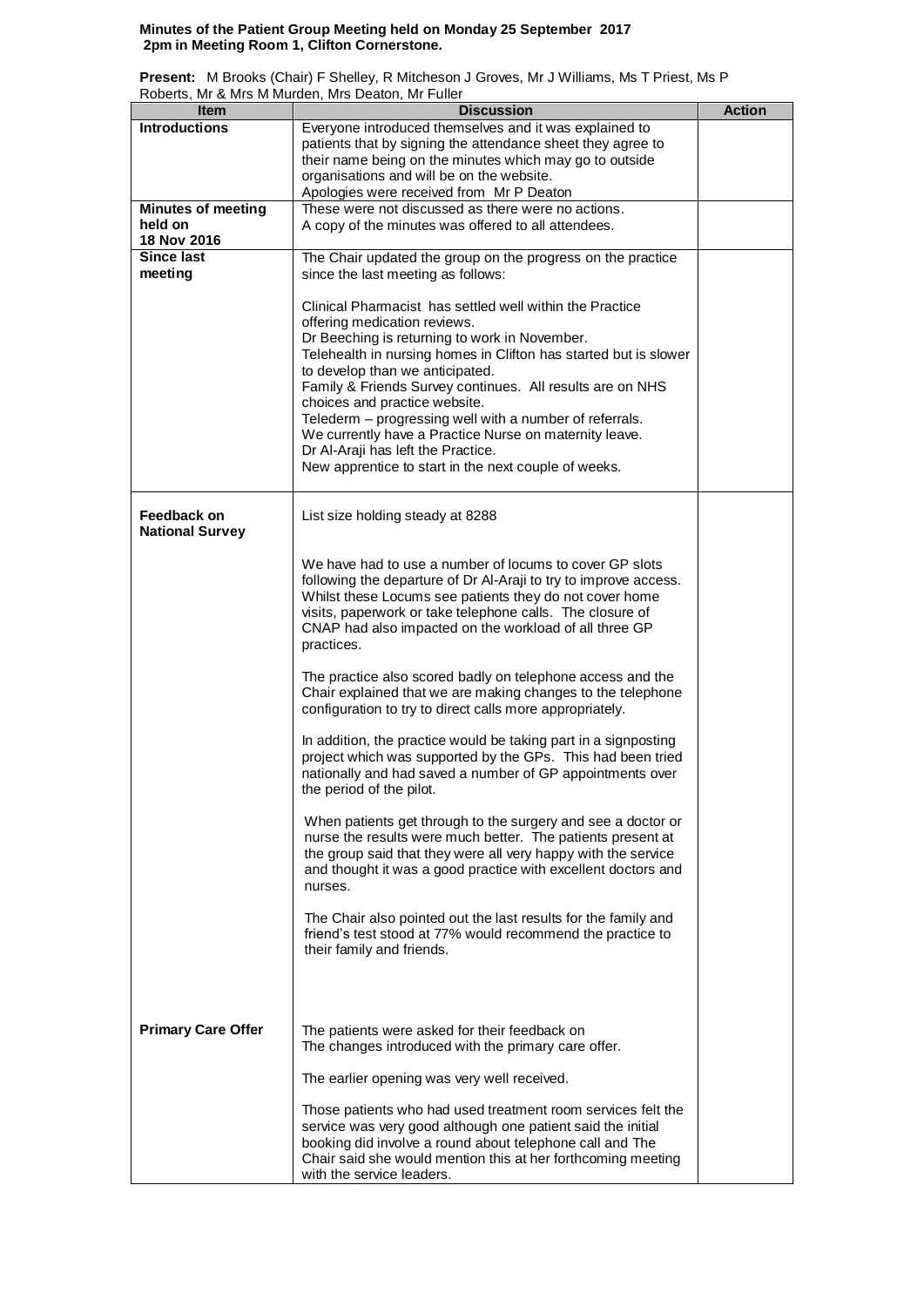|                                           | None of the patients present had used the community<br>phlebotomy service and therefore could not comment although<br>one did comment on how good the community matron service<br>was.                                                                                                                                                                                                                                                                                                                                                              |  |
|-------------------------------------------|-----------------------------------------------------------------------------------------------------------------------------------------------------------------------------------------------------------------------------------------------------------------------------------------------------------------------------------------------------------------------------------------------------------------------------------------------------------------------------------------------------------------------------------------------------|--|
| <b>Dementia Services</b><br><b>Update</b> | The Chair reported that the practice is working closely with the<br>dementia team to complete a toolkit which looks at signage<br>and services to ensure they are dementia friendly.                                                                                                                                                                                                                                                                                                                                                                |  |
|                                           | She reported that the practice will be asking a patient with<br>dementia to walk around the surgery to test out the service<br>and suggest some improvements.                                                                                                                                                                                                                                                                                                                                                                                       |  |
|                                           | All staff have now undertaken their dementia training with<br>some going on to become dementia friends.                                                                                                                                                                                                                                                                                                                                                                                                                                             |  |
| <b>Clinical Pharmacist</b>                | The clinical pharmacist undertakes medication reviews and<br>helps with prescription queries. He has further training to<br>complete and will soon become a prescriber - no one in the<br>group had yet met him. We explained that if you needed a<br>medication review, rather than see a doctor; you could now<br>book an appointment with him. This was noted.                                                                                                                                                                                   |  |
| <b>Signposting Health</b>                 | As previously mentioned under the survey report, this is a new<br>initiative where reception staff give out information to patients<br>so that they can decide if they want to be signposted to a<br>relevant service or see a GP. The message explaining the<br>receptionist will ask what you are calling for will be delivered<br>by a senior GP. There will also be message on the system re-<br>directing appropriate calls to the cornerstone reception and<br>treatment room so that they are not blocking the phone system<br>for GP calls. |  |
|                                           | A GP Partner will record the incoming message confirming to<br>patients that the receptionist has had specific training and will<br>be asking what they need to see the GP for. This is to ensure<br>the patient gets to see the right person the first time.                                                                                                                                                                                                                                                                                       |  |
|                                           | The receptionist will use a template to give out information to<br>the patients about which services are available. It was pointed<br>out that they are giving out information, not triaging                                                                                                                                                                                                                                                                                                                                                        |  |
|                                           | The receptionist is only offering information and it is ultimately<br>the patient's choice if they still wish to see a GP.                                                                                                                                                                                                                                                                                                                                                                                                                          |  |
| <b>ANY OTHER</b><br><b>BUSINESS</b>       | Mrs Murden asked about children's play area/toys.<br>This is something that will be referred to the GPs for<br>consideration.                                                                                                                                                                                                                                                                                                                                                                                                                       |  |
|                                           | Mr & Mrs Murden asked if we could put up some advertising<br>about cancer screening for the over 70's. Bowel and Breast<br>screening are both available if you are over 70 - it just takes<br>one telephone call. Mr and Mrs Murden are Change Makers.                                                                                                                                                                                                                                                                                              |  |
|                                           | Shingles - some patients who do not fall into the correct age<br>bracket can have a shingles vaccination privately (£180)<br>through the Regent Street Clinic, Nottm).                                                                                                                                                                                                                                                                                                                                                                              |  |
|                                           | A patient thanked Dr Patel for his recommendation of<br>telehealth with the respiratory department which has proved<br>very successful.                                                                                                                                                                                                                                                                                                                                                                                                             |  |
|                                           | Patients recommended that when we start the Signposting                                                                                                                                                                                                                                                                                                                                                                                                                                                                                             |  |